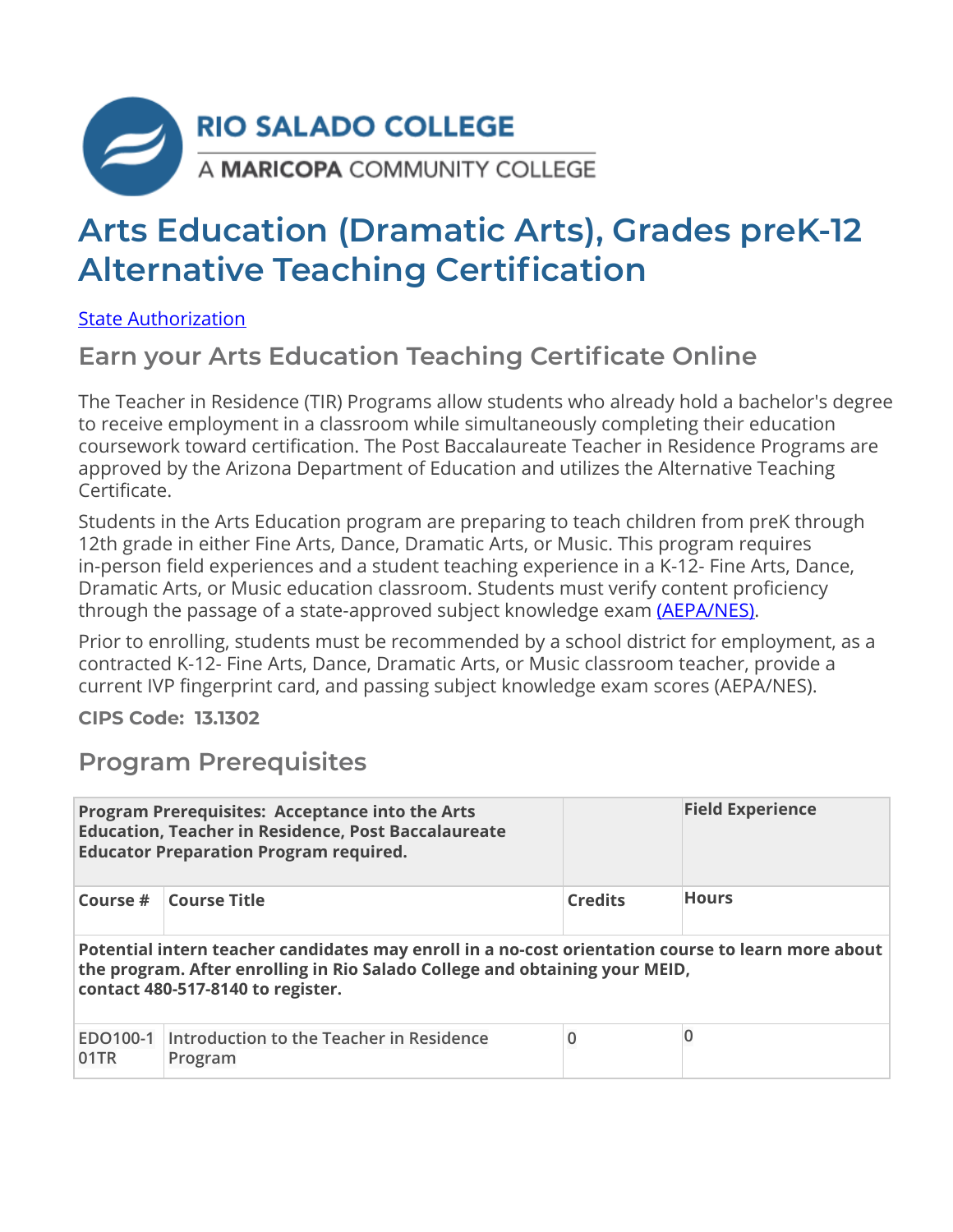| Required Courses: All classes must meet the 3.0 overall GPA.<br>Courses with a final grade of "D" or "F" must be retaken<br>regardless of GPA. |                                             |                                                                                                                                                                                                                             |                | <b>Field Experience</b>                                        |
|------------------------------------------------------------------------------------------------------------------------------------------------|---------------------------------------------|-----------------------------------------------------------------------------------------------------------------------------------------------------------------------------------------------------------------------------|----------------|----------------------------------------------------------------|
| <b>Start</b><br><b>Date</b>                                                                                                                    | Course #                                    | <b>Course Title</b>                                                                                                                                                                                                         | <b>Credits</b> | <b>Hours</b>                                                   |
| Sem 1                                                                                                                                          | <b>EDU276</b>                               | <b>Classroom Management and Behavioral</b><br><b>Analysis</b>                                                                                                                                                               | 3              | 5 hours                                                        |
| Sem 1                                                                                                                                          | <b>EDU239</b><br><b>OR</b><br><b>EDU240</b> | <b>Structured English Immersion Grades K-12</b><br><b>OR</b><br><b>Structured English Immersion Grades 6-12</b><br>45-clock hour workshop credit certificate<br>from an approved vendor (Transcript<br>evaluation required) | $0 - 3$        | $\overline{0}$                                                 |
| Sem 1                                                                                                                                          | EFE262AC                                    | Intern Certificate Student Teaching Lab<br>K-12 - Drama Education I                                                                                                                                                         | 3              | <b>Employment Teaching</b><br>$K-12th$<br><b>Dramatic Arts</b> |
| Sem <sub>2</sub>                                                                                                                               | <b>OR</b><br><b>EDU262AB</b>                | <b>EDU262AA Dramatic Arts Methods and Curriculum</b><br><b>Development for Elementary</b><br>OR<br><b>Dramatic Arts Methods and Curriculum</b><br><b>Development for Secondary</b>                                          | 4              | 4 hours                                                        |
| Sem <sub>2</sub>                                                                                                                               |                                             | <b>EDU287AA Master Teacher Seminar</b><br>I: Standards-Based Instruction                                                                                                                                                    | 1              | $\overline{0}$                                                 |
| Sem <sub>2</sub>                                                                                                                               | EFE262AD                                    | Intern Certificate Student Teaching Lab<br>K-12 - Drama Education II                                                                                                                                                        | 3              | <b>Employment Teaching</b><br>$K-12th$<br><b>Dramatic Arts</b> |

## **Required Courses – Year 2**

|                      |                          | Level 2 Prerequisites: Successful completion of year 1 courses<br>and 3.0 overall GPA. Courses with a final grade of "D" or "F"<br>must be retaken regardless of GPA.        |                | <b>Field Experience</b>                                        |
|----------------------|--------------------------|------------------------------------------------------------------------------------------------------------------------------------------------------------------------------|----------------|----------------------------------------------------------------|
| <b>Start</b><br>Date | Course #                 | <b>Course Title</b>                                                                                                                                                          | <b>Credits</b> | <b>Hours</b>                                                   |
| Sem <sub>3</sub>     | <b>OR</b><br>EDU262AB OR | <b>EDU262AA Dramatic Arts Methods and Curriculum</b><br><b>Development for Elementary</b><br><b>Dramatic Arts Methods and Curriculum</b><br><b>Development for Secondary</b> | $\overline{4}$ | 4 hours                                                        |
| Sem <sub>3</sub>     | EFE262AE                 | Intern Certificate Student Teaching Lab K-12<br>- Drama Education III                                                                                                        | 3              | <b>Employment Teaching</b><br>$K-12th$<br><b>Dramatic Arts</b> |